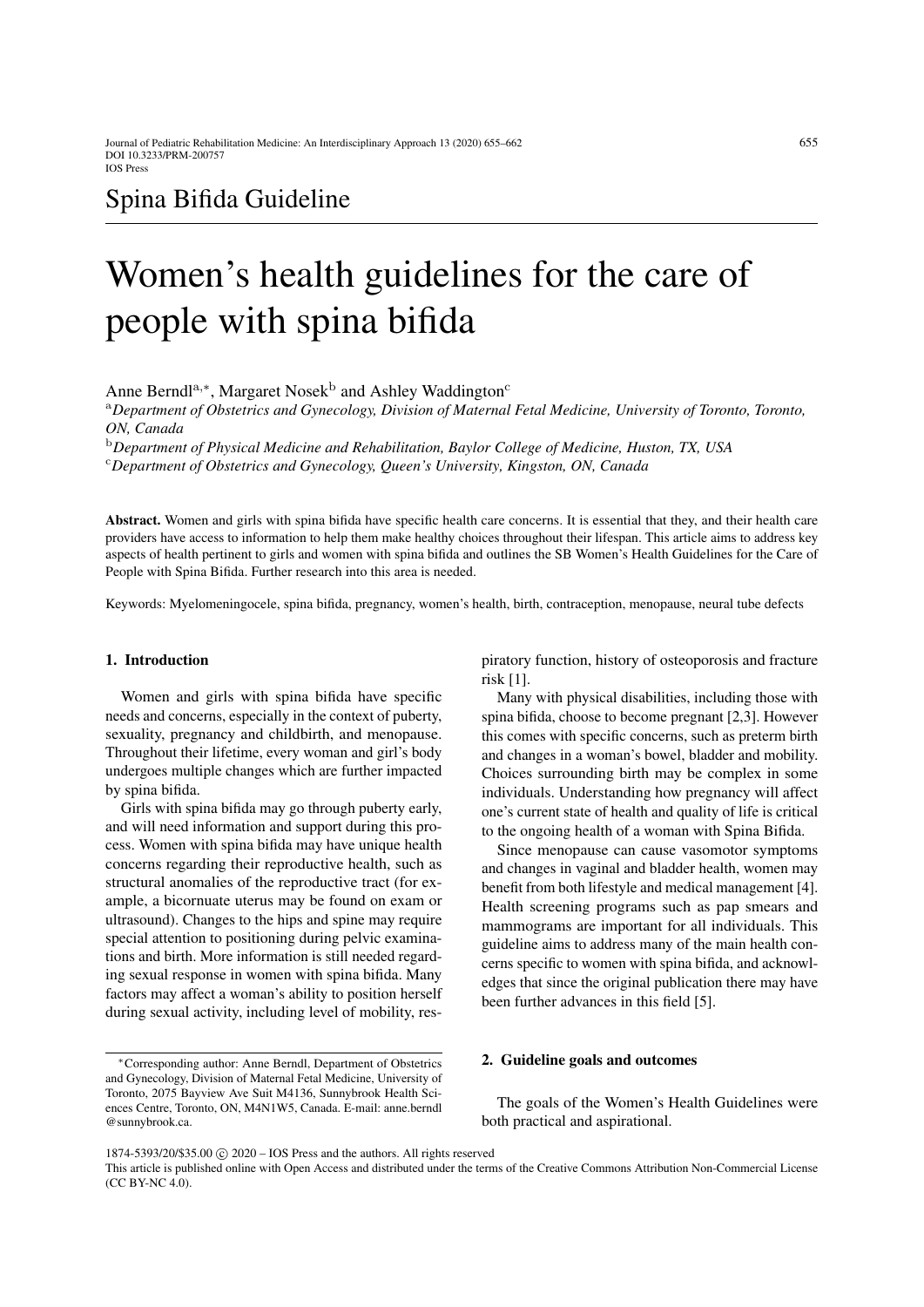656 *A. Berndl et al. / Women's health guidelines for the care of people with spina bifida*

<span id="page-1-0"></span>

| Clinical questions that informed the women s nealth guidelines for the care of people with spina binda |                                                                                                                                    |  |  |
|--------------------------------------------------------------------------------------------------------|------------------------------------------------------------------------------------------------------------------------------------|--|--|
| Age group                                                                                              | Clinical questions                                                                                                                 |  |  |
| $6-12$ years 11 months                                                                                 | 1. When do pubertal changes happen to girls with spina bifida?                                                                     |  |  |
| $13-17$ years 11 months                                                                                | 1. How can we manage pelvic organ prolapse in girl's age 13–17 years with spina bifida?                                            |  |  |
|                                                                                                        | 2. What are the sexual education needs of girls age 13–17 years with spina bifida?                                                 |  |  |
|                                                                                                        | 3. What information and screening do girls aged 13-17 years need regarding contraception and sexually trans-<br>mitted infections? |  |  |
| $18 + \text{years}$                                                                                    | 1. How can we manage pelvic organ prolapse in adults with spina bifida?                                                            |  |  |
|                                                                                                        | 2. What gynecological care should women with spina bifida have?                                                                    |  |  |
|                                                                                                        | 3. How can we maximize the physical sexual functioning of women with spina bifida, including orgasm and<br>lubrication?            |  |  |
|                                                                                                        | 4. What is the impact of pregnancy on the global physiology of a woman with spina bifida?                                          |  |  |
|                                                                                                        | 5. What is the impact of spina bifida on pregnancy?                                                                                |  |  |
|                                                                                                        | 6. How should respiratory function be monitored during pregnancy?                                                                  |  |  |
|                                                                                                        | 7. How should changes in mobility during pregnancy be managed?                                                                     |  |  |
|                                                                                                        | 8. How should bowel concerns be managed during pregnancy? How can shunt complications be assessed during                           |  |  |
|                                                                                                        | pregnancy and how should they be managed?                                                                                          |  |  |
|                                                                                                        | 9. How should seizure risk be managed during pregnancy?                                                                            |  |  |
|                                                                                                        | 10. What considerations should be made for bladder and kidney health during pregnancy?                                             |  |  |
|                                                                                                        | 11. What are considerations for birth for a woman with spina bifida?                                                               |  |  |
|                                                                                                        | 12. Is breastfeeding impacted by spina bifida? If so, how?                                                                         |  |  |
|                                                                                                        | 13. How should vasomotor symptoms of menopause be managed by women with spina bifida?                                              |  |  |
|                                                                                                        | 14. How should the urogenital changes of menopause be managed by women with spina bifida?                                          |  |  |
|                                                                                                        | 15. How should women be screened for breast and gynecological cancers?                                                             |  |  |
|                                                                                                        | 16. When do women/girls with spina bifida need thromboprophylaxis?                                                                 |  |  |

#### Table 1 Clinical questions that informed the women's health guidelines for the care of people with spina bifida

# *2.1. Primary*

Provide accurate information to women with spina bifida about its impact on pregnancy and the impact of pregnancy on them.

# *2.2. Secondary*

Help women with spina bifida maximize sexual functioning.

# *2.3. Tertiary*

Understand menopause management options for women with spina bifida

# 3. Methods

The methodology for these guidelines has been published by Dicianno et al. [\[6\]](#page-6-5). The development of this guideline utilized an international expert team and systematic review of the literature. Clinical questions developed through this process are shown in Table [1.](#page-1-0) In scenarios where the evidence was limited, recommendations were based on the consensus of expert opinion. The source of the final version of these guidelines is the Spina Bifida Association Guidelines for the Care of People with Spina Bifida 2018 [\[7\]](#page-6-6).

# 4. Results

The Women's Health Guidelines for the Care of People with Spina Bifida are shown in Table [2.](#page-2-0) Girls with spina bifida are more likely to go through puberty early [\[1\]](#page-6-0), and will need information and support during this process. Contraception counselling may require the assessment of special circumstances, such as latex allergy, medication usage, and decreased bone mineral density, and thus individuals may benefit from consulting a gynecologist [\[8](#page-6-7)[–11\]](#page-6-8). Health maintenance programs such as pap smears and mammograms should be encouraged and facilitated. Sexual function may be impacted by decreased pelvic sensation and challenges with orgasm. A sexologist may be helpful for some individuals [\[12\]](#page-6-9).

Women with spina bifida may benefit from consultation with an obstetrician experienced with high-risk pregnancies to discuss the increased risk of having a baby with a neural tube defect [\[13\]](#page-6-10), as well as an increased risk of preterm birth [\[14,](#page-6-11)[15\]](#page-6-12). Women should be strongly encouraged to supplement with 4 mg of folic acid starting at least 1 month prior to conception, and ideally 3 months prior to conception to decrease the risk of their baby having an open neural tube defect [\[13\]](#page-6-10). Pregnancy care should be individualized depending on the way each woman is affected by spina bifida. Changes in pulmonary function, mo-bility, pain, falls [\[15–](#page-6-12)[17\]](#page-7-0), bowel and bladder func-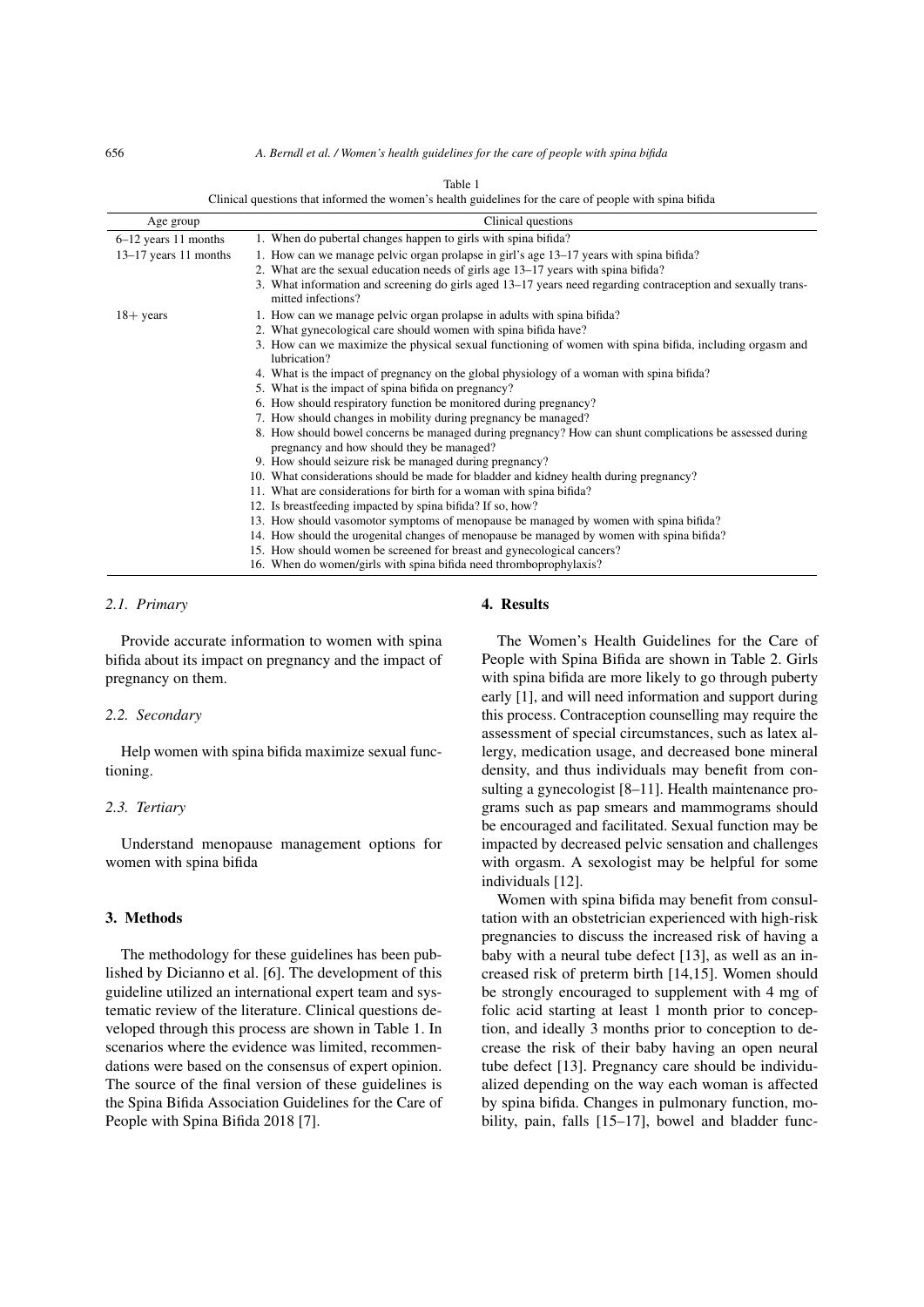# *A. Berndl et al. / Women's health guidelines for the care of people with spina bifida* 657

#### Table 2

Women's health guidelines for the care of people with spina bifida

<span id="page-2-0"></span>

|                           |  | Guidelines                                                                                                                                                                           | Evidence                |
|---------------------------|--|--------------------------------------------------------------------------------------------------------------------------------------------------------------------------------------|-------------------------|
| Age group<br>$6-12$ years |  | 1. Puberty occurs earlier in girls with spina bifida than in the general population. It is recommended                                                                               |                         |
| 11 months                 |  | that, along with Tanner staging, care providers discuss the possibility of early puberty with                                                                                        | $[1]$                   |
|                           |  | girls and their families and create an atmosphere of open communication.                                                                                                             |                         |
| $13-17$ years             |  | 2. Manage pelvic organ prolapse, which can occur at any stage of life in girls and women with                                                                                        | [5,8,27,28]             |
| 11 months                 |  | spina bifida, in consultation with a female pelvic medicine specialist, urologist, reconstructive                                                                                    |                         |
|                           |  | surgeon or urogynecologist. Take into account the possibility of decreased pelvic sensation.                                                                                         |                         |
|                           |  | 3. Provide guidance on sexual education and birth control. Contraception options should be dis-                                                                                      |                         |
|                           |  | cussed in a non-judgmental manner, taking into account health concerns such as decreased mo-                                                                                         |                         |
|                           |  | bility, risk of decreased bone mineral density, latex allergy and use of antiepileptic medications.                                                                                  |                         |
|                           |  | Consider consulting a gynecologist in a complex scenario.                                                                                                                            |                         |
|                           |  | 4. Sexually transmitted infection education should include a discussion surrounding prevention                                                                                       |                         |
|                           |  | through the use of non-latex condoms and HPV vaccination. Women should be made aware                                                                                                 |                         |
|                           |  | of availability of screening and treatment for sexually transmitted infections, and offered pap                                                                                      |                         |
|                           |  | smears as per local guidelines.                                                                                                                                                      |                         |
| $18 + \text{years}$       |  | 5. Manage pelvic organ prolapse, which can occur at any stage of life in girls and women                                                                                             | $[1,5,8-12,27-31]$      |
| Part A:                   |  | with spina bifida, in consultation with a urogynecologist. Take into account the possibility of                                                                                      | Clinical consensus      |
| gynecological             |  | decreased pelvic sensation.                                                                                                                                                          |                         |
| health                    |  | 6. Encourage routine gynecological care, including Pap smears and mammograms.                                                                                                        |                         |
|                           |  | 7. Provide guidance on sexual education and birth control. Contraception options should be dis-                                                                                      |                         |
|                           |  | cussed in a non-judgmental manner, taking into account health concerns such as decreased mo-                                                                                         |                         |
|                           |  | bility, risk of decreased bone mineral density, latex allergy and use of antiepileptic medications.<br>Consider consulting a gynecologist in a complex scenario.                     |                         |
|                           |  | 8. Sexually transmitted infection education should include a discussion surrounding prevention                                                                                       |                         |
|                           |  | through the use of non-latex condoms and HPV vaccination. Women should be made aware                                                                                                 |                         |
|                           |  | of availability of screening and treatment for sexually transmitted infections, and offered pap                                                                                      |                         |
|                           |  | smears as per local guidelines.                                                                                                                                                      |                         |
|                           |  | 9. Provide gynecology exam rooms and tables that are accessible for people with physical disabil-                                                                                    |                         |
|                           |  | ities.                                                                                                                                                                               |                         |
|                           |  | 10. Clinicians should initiate a discussion of sexual function in a sensitive manner to facilitate                                                                                   |                         |
|                           |  | problem problem-solving and acknowledge common concerns such as inability to orgasm,                                                                                                 |                         |
|                           |  | prolonged time to achieve an orgasm, and decreased lubrication. In some cases, an experienced                                                                                        |                         |
|                           |  | sexologist may be helpful.                                                                                                                                                           |                         |
|                           |  | 11. Women with decreased pelvic sensation may find that other parts of the body, especially the                                                                                      |                         |
|                           |  | lips and nipples, as well as arms, earlobes or other areas of the skin are more sensitive, and                                                                                       |                         |
|                           |  | should be encouraged to explore these areas with themselves or a partner.<br>12. Commercially available sexual lubricants can be used to improve lubrication.                        |                         |
|                           |  | 13. Women with urinary incontinence should be encouraged to catheterize or void before having                                                                                        |                         |
|                           |  | sex to prevent incontinence during sex. However, some women may void during intercourse                                                                                              |                         |
|                           |  | despite preventatively emptying their bladder. A discussion with the woman, and her partner if                                                                                       |                         |
|                           |  | appropriate, regarding this possibility is prudent.                                                                                                                                  |                         |
|                           |  | 14. Choice of sexual positions may need to take into account level of mobility, osteoporosis and                                                                                     |                         |
|                           |  | fracture risk, and respiratory function.                                                                                                                                             |                         |
|                           |  | 15. Women with spina bifida should be encouraged to communicate with their sexual partners                                                                                           |                         |
|                           |  | about what they do and do not enjoy during sex.                                                                                                                                      |                         |
| $18 +$ years              |  | 16. Recommend preconception consultation with an obstetrician who specializes in high-risk                                                                                           | $[1, 13 - 24, 32 - 37]$ |
| Part B: Antenatal         |  | pregnancies. Depending on a woman's medical history, she may also benefit from preconception                                                                                         | Clinical consensus      |
| care                      |  | consultation with a neurosurgeon, urologist, physiatrists, respirologist or pulmonologist, and                                                                                       |                         |
|                           |  | other health care providers to discuss the potential impact of pregnancy on health.<br>17. Women with spina bifida are at increased risk of being pregnant with a baby with a neural |                         |
|                           |  | tube defect. They should be strongly encouraged to decrease their risk by taking a daily oral                                                                                        |                         |
|                           |  | supplement of 4 mg of folic acid starting at least 1 month but preferably 3 months prior to                                                                                          |                         |
|                           |  | conception and continuing until 12 weeks of gestational age. In light of the significant risk of                                                                                     |                         |
|                           |  | unplanned pregnancy, women with spina bifida of reproductive age who are sexually active                                                                                             |                         |
|                           |  | may benefit from taking 4 mg of folic acid daily even when not actively planning a pregnancy.                                                                                        |                         |
|                           |  | 18. Discuss the increased risk of preterm birth and review the signs and symptoms of it in the                                                                                       |                         |
|                           |  | context of the person's sensory abilities.                                                                                                                                           |                         |
|                           |  | 19. Conduct pulmonary function testing at least once during pregnancy in the case of kyphoscoliosis                                                                                  |                         |
|                           |  | because dyspnea can occur when there is an associated kyphoscoliosis deformity.                                                                                                      |                         |
|                           |  | 20. Ask about symptoms of shortness of breath at each antenatal visit, and undertake pulmonary                                                                                       |                         |
|                           |  | function testing or assess for pulmonary embolism as indicated.                                                                                                                      |                         |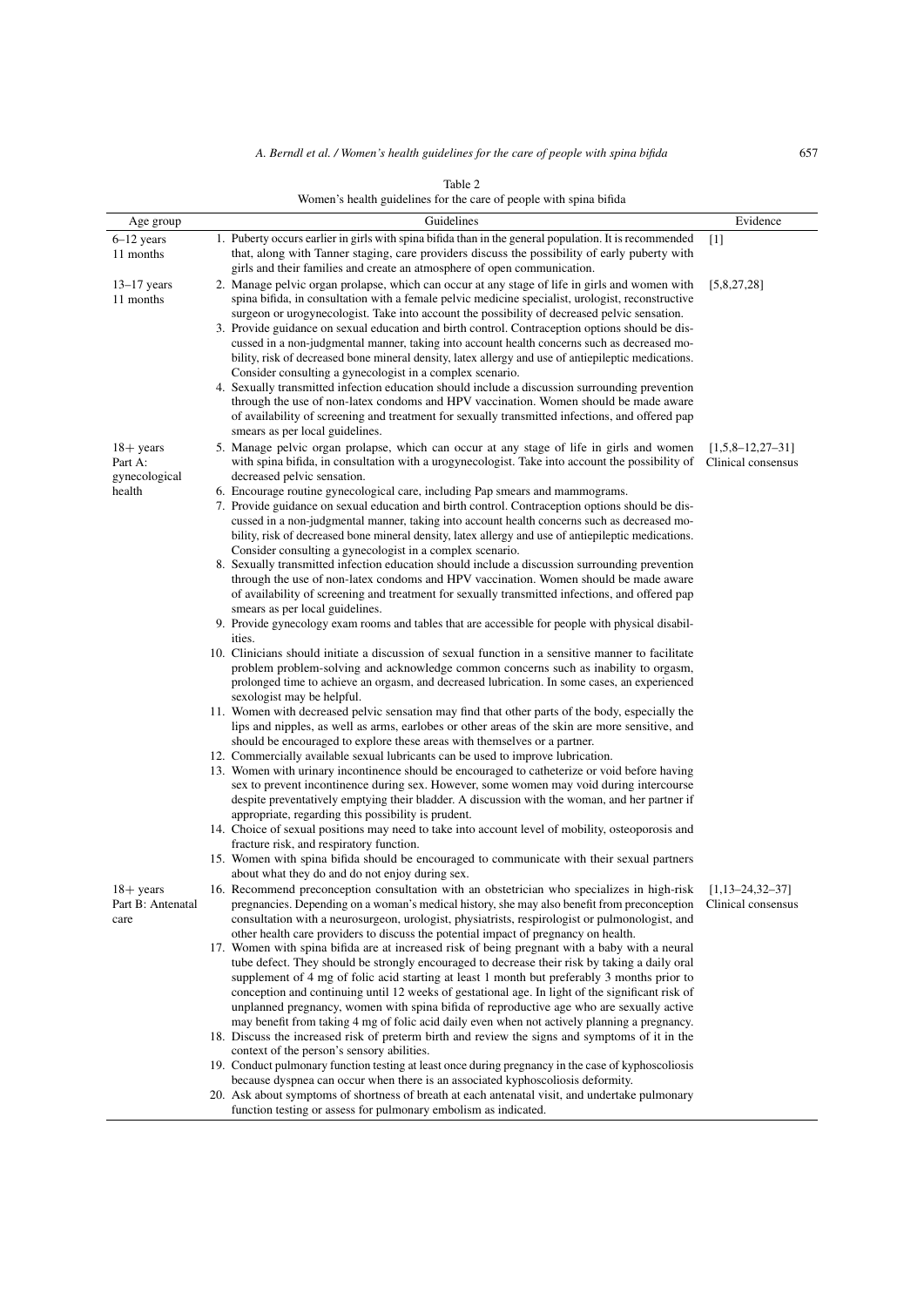# 658 *A. Berndl et al. / Women's health guidelines for the care of people with spina bifida*

| Table 2, continued          |                                                                                                                                                                                                    |                              |  |
|-----------------------------|----------------------------------------------------------------------------------------------------------------------------------------------------------------------------------------------------|------------------------------|--|
| Age group                   | Guidelines                                                                                                                                                                                         | Evidence                     |  |
| $18 + \text{years}$         | 21. Consider temporary wheelchair use in individuals who use braces and crutches to ambulate, to                                                                                                   |                              |  |
| Part B: Antenatal           | reduce the risk of falls and subsequent trauma to parental joints and the fetus.                                                                                                                   |                              |  |
| care                        | 22. Follow for back and leg pain and consider temporary wheelchair use and modified bedrest,<br>massage and physical therapy if back and leg pain are severe.                                      |                              |  |
|                             | 23. Consider referral to neurosurgery, orthopaedics and physical medicine and rehabilitation as                                                                                                    |                              |  |
|                             | needed when there are significant or concerning changes in mobility.                                                                                                                               |                              |  |
|                             | 24. Consider referral to Occupational Therapy and Physical Therapy early in pregnancy to discuss                                                                                                   |                              |  |
|                             | the impact of pregnancy on self-management ability as well as to discuss plans for after delivery                                                                                                  |                              |  |
|                             | and baby care.<br>25. Discuss bowel care early in the pregnancy, as pregnancy can worsen constipation. A diet                                                                                      |                              |  |
|                             | high in fiber, increased fluid intake and exercise can alleviate constipation, however are not                                                                                                     |                              |  |
|                             | always sufficient. Bulk forming agents such as psyllium, stool softeners such as docusate                                                                                                          |                              |  |
|                             | sodium, lubricant laxatives, osmotic laxatives and stimulate laxatives are considered safe in                                                                                                      |                              |  |
|                             | pregnancy. However osmotic and stimulant laxatives may cause significant abdominal cramping                                                                                                        |                              |  |
|                             | and bloating and therefore should not be used for a prolonged period of time.                                                                                                                      |                              |  |
|                             | 26. Consider having a consultation with a gastroenterologist or expert in neurogenic bowel man-<br>agement to maximize the methods to alleviate constipation.                                      |                              |  |
|                             | 27. Manage a suspected bowel obstruction with a team consisting of a general surgeon, neurosur-                                                                                                    |                              |  |
|                             | geon, and high-risk obstetrician. Urology should be involved in cases involving urinary tract                                                                                                      |                              |  |
|                             | reconstruction.                                                                                                                                                                                    |                              |  |
|                             | 28. Review signs of increased pressure, headache, nausea, and vomiting at each prenatal visit                                                                                                      |                              |  |
|                             | because the enlarging uterus can cause a shunt malfunction by increasing intra-abdominal<br>pressure.                                                                                              |                              |  |
|                             | 29. Manage signs of shunt malfunction with a team consisting of a neurosurgeon, obstetrician and                                                                                                   |                              |  |
|                             | anesthesiologist. Other specialties may be needed depending on the clinical scenario.                                                                                                              |                              |  |
|                             | 30. Conduct a thorough workup for both preeclampsia and shunt obstruction if a pregnant woman                                                                                                      |                              |  |
|                             | with a shunt has nausea, vomiting, headache, or neurological symptoms. A preeclampsia work                                                                                                         |                              |  |
|                             | up consists of assessing for the following: fetal well-being blood pressure proteinuria blood<br>work to test for elevated aspartate aminotransferase (AST) and alanine transaminase (ALT) and     |                              |  |
|                             | thrombocytopenia.                                                                                                                                                                                  |                              |  |
|                             | 31. Optimize medical management of seizures prior to conception. Women who have a history of                                                                                                       |                              |  |
|                             | seizures have a higher risk of them during pregnancy and labor. If possible, avoid anticonvulsant                                                                                                  |                              |  |
|                             | medications that have a greater risk of teratogenicity while still providing good control.                                                                                                         |                              |  |
|                             | 32. Perform regular urinalysis and urine culture tests throughout the pregnancy and treat symp-<br>tomatic infections promptly. Asymptomatic bacteriuria can also progress to urinary tract infec- |                              |  |
|                             | tions and pyelonephritis which increases the risk of preterm birth. Management of women with                                                                                                       |                              |  |
|                             | a history of colonization associated with chronic intermittent catheterization (CIC) should be                                                                                                     |                              |  |
|                             | treated on a case by case basis when making decisions surrounding how aggressively to treat                                                                                                        |                              |  |
|                             | positive urine cultures. Although weekly oral cyclic antibiotics have been used successfully in                                                                                                    |                              |  |
|                             | some individuals who use CIC in pregnancy, there are currently no large scale trials to support<br>this practice.                                                                                  |                              |  |
|                             | 33. Make a baseline renal assessment, ideally prior to pregnancy, or early in the pregnancy, in order                                                                                              |                              |  |
|                             | to make appropriate referrals to nephrology care.                                                                                                                                                  |                              |  |
|                             | 34. Coordinate with a nephrologist to manage women with spina bifida who already have evidence                                                                                                     |                              |  |
|                             | of renal disease and a risk of decreased renal function in pregnancy.                                                                                                                              |                              |  |
|                             | 35. Perform intensified maternal and fetal monitoring in people who have renal disease in pregnancy<br>and are at increased risk of preeclampsia and intrauterine growth restriction.              |                              |  |
|                             | 36. Ask individuals at each visit about their ability to catheterize, and refer them to a urologist if                                                                                             |                              |  |
|                             | there are concerns because urostomies can develop poor conduit drainage as the uterus grows.                                                                                                       |                              |  |
|                             | 37. Consult with urology specialists if increased incontinence or difficulties in intermittent self-                                                                                               |                              |  |
|                             | catheterization develop                                                                                                                                                                            |                              |  |
| $18 + \text{years}$         | 38. Consult a high-risk obstetrician when planning the mode of delivery. Although vaginal births                                                                                                   | $[17, 19, 23 - 25, 38 - 43]$ |  |
| Part C: Care<br>surrounding | are possible for women with spina bifida, severe spinal and pelvic skeletal deformities may<br>prevent vaginal birth.                                                                              | Clinical consensus           |  |
| Birth                       | 39. Consider facilitating vaginal deliveries in women with ventriculoperitoneal (VP) shunts by                                                                                                     |                              |  |
|                             | means of a shortened pushing stage, possibly aided by a vacuum or forceps to decrease elevation                                                                                                    |                              |  |
|                             | of intracranial pressure.                                                                                                                                                                          |                              |  |
|                             | 40. Teach women who may be unaware of labor contractions to palpate for hardening of the belly                                                                                                     |                              |  |
|                             | and observe for rupture of membranes, and watch for signs of autonomic dysreflexia.                                                                                                                |                              |  |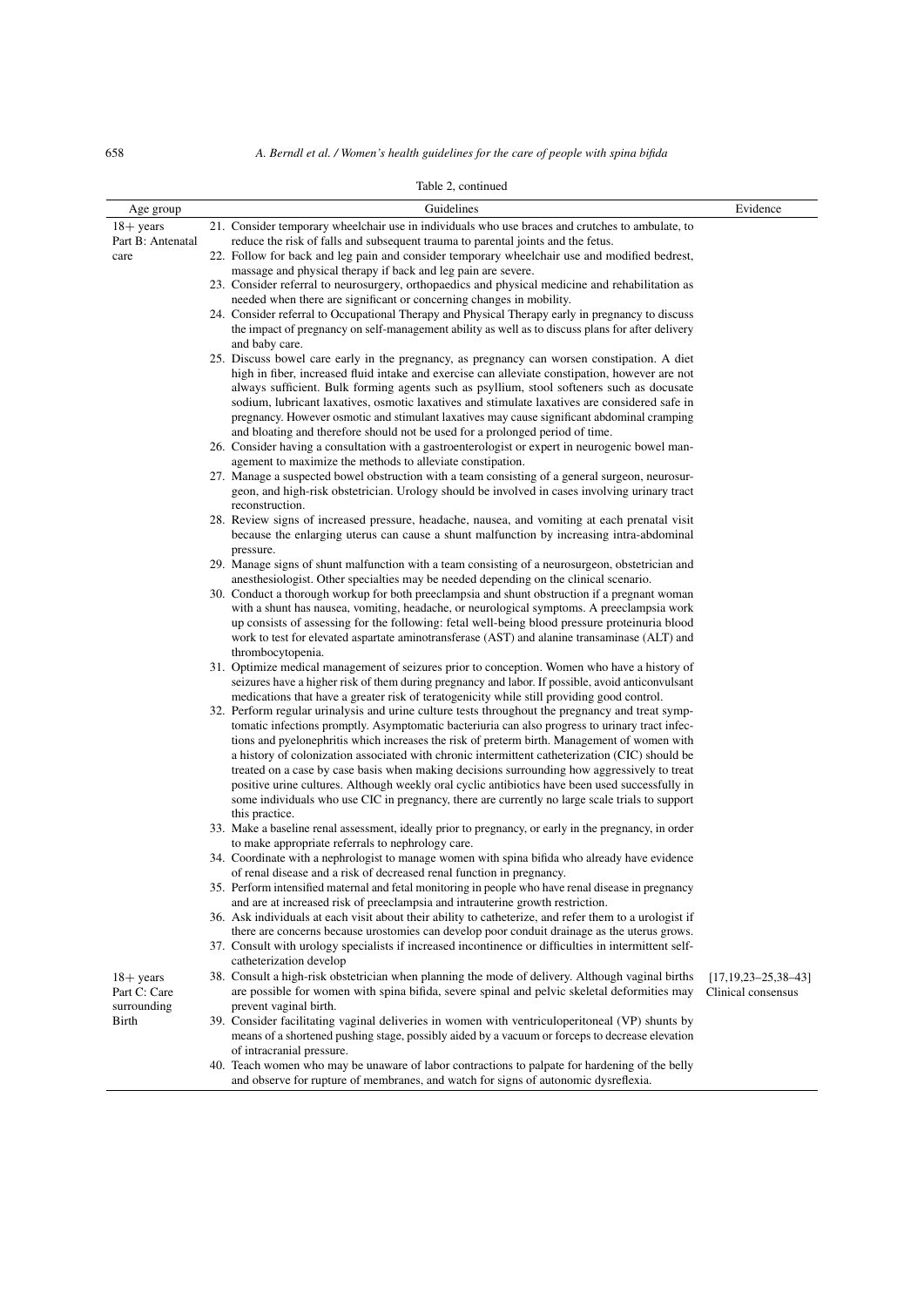*A. Berndl et al. / Women's health guidelines for the care of people with spina bifida* 659

|  | Table 2, continued |
|--|--------------------|
|--|--------------------|

| Age group            | Guidelines                                                                                                                                                                                         | Evidence           |
|----------------------|----------------------------------------------------------------------------------------------------------------------------------------------------------------------------------------------------|--------------------|
| $18 +$ years         | 41. Watch for autonomic dysreflexia triggered by labor among women who have a lesion above T6.                                                                                                     |                    |
| Part C: Care         | Autonomic dysreflexia can be life-threatening and those experiencing any signs or symptoms                                                                                                         |                    |
| surrounding          | should seek emergency care and transportation to the hospital. Also there is significant clinical                                                                                                  |                    |
| Birth                | overlap between autonomic dysreflexia and preeclampsia, and therefore the woman should be                                                                                                          |                    |
|                      | evaluated for both.                                                                                                                                                                                |                    |
|                      | 42. In women with previous continence procedures delivery planning may be challenging. Two                                                                                                         |                    |
|                      | approaches include a planned cesarean birth with available urology back-up if needed versus a                                                                                                      |                    |
|                      | planned trial of a vaginal birth with the associated risks of having an emergency cesarean birth.                                                                                                  |                    |
|                      | This decision should be made in conjunction with a team consisting of an anesthesiologist,                                                                                                         |                    |
|                      | urologist and obstetrician, with the individual's goals and preferences central to the planning.                                                                                                   |                    |
|                      | Keep in mind that cesarean births in people with previous lower urinary tract surgery may<br>be complex. Intestinal and omental adhesions to the lower uterine segment may necessitate a           |                    |
|                      | classic upper segment section.                                                                                                                                                                     |                    |
|                      | 43. Recommend a cesarean birth to protect continence for people with vesical neck reconstruction                                                                                                   |                    |
|                      | or artificial sphincter placement.                                                                                                                                                                 |                    |
|                      | 44. Take into account that pregnancy, in and of itself, can exacerbate an existing pelvic organ                                                                                                    |                    |
|                      | prolapse and that a vaginal birth will likely exacerbate it. The plan for the mode of birth should                                                                                                 |                    |
|                      | take into account the impact of this worsening and the possible need for subsequent surgery in                                                                                                     |                    |
|                      | consultation with an obstetrician and urogynecologist, with the woman's goals and preferences                                                                                                      |                    |
|                      | central to the planning.                                                                                                                                                                           |                    |
|                      | 45. Consider that spina bifida can be associated with congenital renal malformations such as                                                                                                       |                    |
|                      | horseshoe kidney and pelvic kidney. If a cesarean birth is required, the surgeon should consider                                                                                                   |                    |
|                      | consultation with urology and be aware of unique renal anatomy prior to conducting the surgery                                                                                                     |                    |
|                      | if needed.                                                                                                                                                                                         |                    |
|                      | 46. Ensure that a consultant urologist be available for cesarean birth in women who have had a                                                                                                     |                    |
|                      | previous lower urinary tract surgery.                                                                                                                                                              |                    |
|                      | 47. Ensure that each woman has an anesthesia consultation prior to delivery to discuss the risks<br>and benefits of regional versus general anesthesia, keeping in mind that spina bifida is not a |                    |
|                      | contraindication to epidural anesthesia.                                                                                                                                                           |                    |
|                      | 48. Consider thromboprophylaxis on a case-by-case basis for women with limited mobility and                                                                                                        |                    |
|                      | those who use wheelchairs. Those with decreased mobility may have an increased risk of                                                                                                             |                    |
|                      | deep vein thrombosis and pulmonary embolism in pregnancy. Individuals with thrombophilia,                                                                                                          |                    |
|                      | $BMI > 30$ , smokers, pelvic girdle pain restricting mobility, those undergoing C-section or                                                                                                       |                    |
|                      | prolonged labor, preeclampsia, and preterm birth are at further risk. Consider consultation with                                                                                                   |                    |
|                      | hematology to assist with risk assessment and thromboprophylaxis duration.                                                                                                                         |                    |
| $18 + \text{years}$  | 49. Encourage women who wish to breastfeed to do so and provide them with support from a                                                                                                           | [26]               |
| Part D:              | lactation consultant. Keep in mind that there is no literature specifically about breastfeeding in                                                                                                 | Clinical consensus |
| <b>Breastfeeding</b> | the context of spina bifida.                                                                                                                                                                       |                    |
|                      | 50. Anti-epileptic medications are, for the most part considered compatible with breastfeeding                                                                                                     |                    |
|                      | However some require close monitoring of the baby for side effects and a reduction in the                                                                                                          |                    |
|                      | baby's exposure. Parents should be made aware of any possible side effects associated with an                                                                                                      |                    |
| Menopause            | anti-epileptic medication they are taking while breastfeeding<br>51. Vasomotor symptoms such as hot flashes can sometimes be managed by lifestyle changes such                                     |                    |
|                      | as avoiding alcohol, cigarette smoking and warm drinks, as well as maintaining a normal body                                                                                                       | $[4,28,31,44-46]$  |
|                      | mass index.                                                                                                                                                                                        |                    |
|                      | 52. Medical management of vasomotor symptoms includes both hormonal and non-hormonal                                                                                                               |                    |
|                      | prescription medication. Decisionmaking surrounding which medication to take should be in                                                                                                          |                    |
|                      | conjunction with a physician experienced in managing menopausal symptoms, and take into                                                                                                            |                    |
|                      | consideration a woman's severity of symptoms, bone mineral density, risk for blood clots, and                                                                                                      |                    |
|                      | other symptoms such as depression.                                                                                                                                                                 |                    |
|                      | 53. Women with vaginal dryness may benefit from topical vaginal lubricants.                                                                                                                        |                    |
|                      | 54. Vaginal atrophy may be treated with vaginal estrogen by a physician experienced in managing                                                                                                    |                    |
|                      | the symptoms of menopause. This may also help with urinary urge incontinence and may                                                                                                               |                    |
|                      | prevent some urinary tract infections.                                                                                                                                                             |                    |
|                      | 55. Women should be aware of their breasts, and bring any changes to the attention of their<br>physician.                                                                                          |                    |
|                      | 56. Women should participate in breast cancer screening programs, which for many people will                                                                                                       |                    |
|                      | begin at age 45. This may be initiated sooner if there is a family history or other risk factors for                                                                                               |                    |
|                      | breast cancers.                                                                                                                                                                                    |                    |
|                      | 57. Women should continue to participate in cervical cancer screening programs in accordance                                                                                                       |                    |
|                      | with local guidelines.                                                                                                                                                                             |                    |
|                      |                                                                                                                                                                                                    |                    |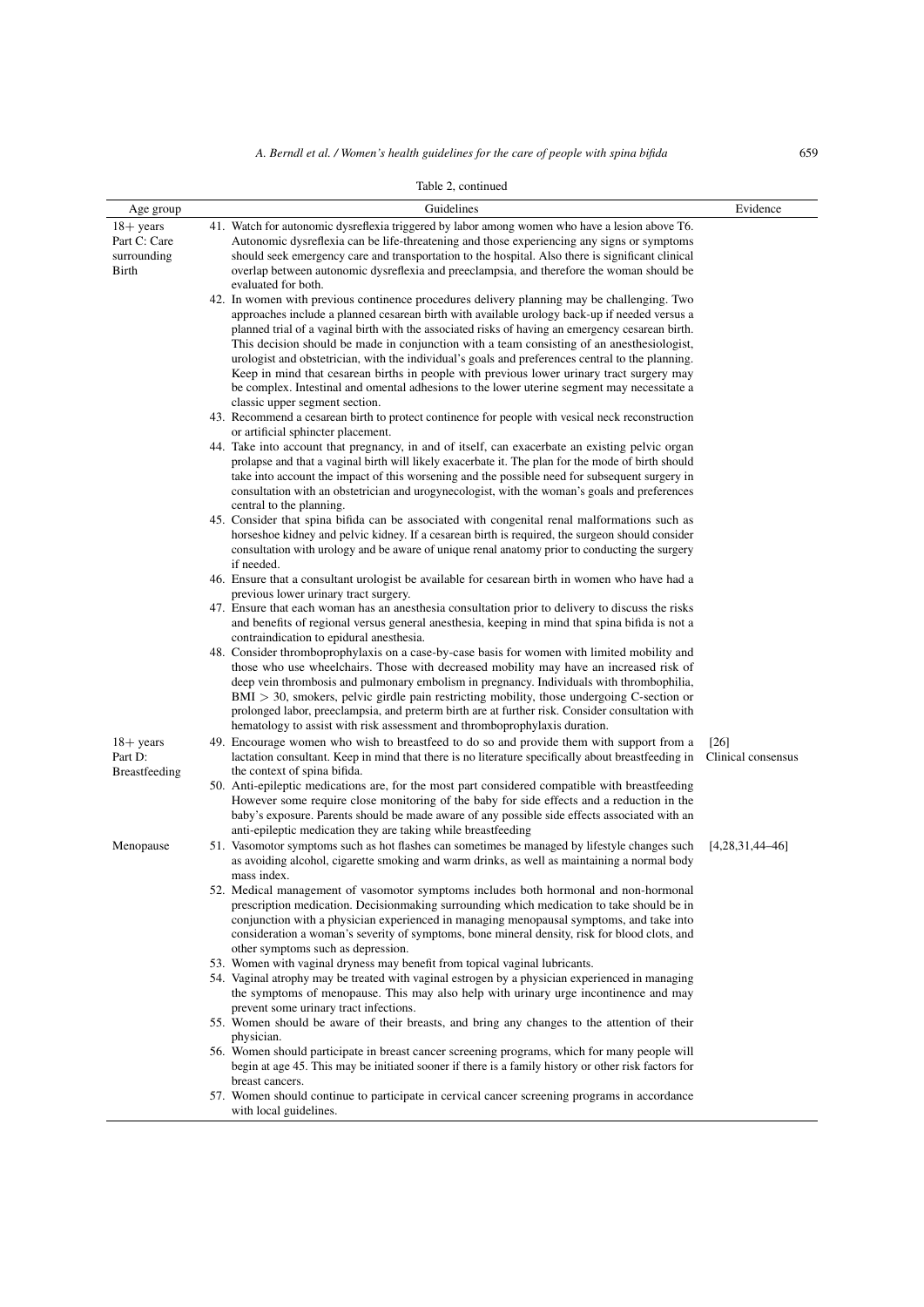660 *A. Berndl et al. / Women's health guidelines for the care of people with spina bifida*

|           | Table 2, continued                                                                                                                                                                                                                                                                                                           |          |
|-----------|------------------------------------------------------------------------------------------------------------------------------------------------------------------------------------------------------------------------------------------------------------------------------------------------------------------------------|----------|
| Age group | <b>Guidelines</b>                                                                                                                                                                                                                                                                                                            | Evidence |
| Menopause | 58. Women should be made aware that abnormal vaginal peri-menopausal bleeding and post-<br>menopausal bleeding can be a sign of endometrial cancer. Individuals should be strongly<br>encouraged to tell their physician if they experience abnormal per-menopausal bleeding or any<br>spotting or bleeding after menopause. |          |

tion [\[17](#page-7-0)[–19\]](#page-7-7), seizures [\[1\]](#page-6-0), shunt function [\[20\]](#page-7-15) and kidney function [\[21](#page-7-16)[–23\]](#page-7-8), may impact women differently during pregnancy. Although many may be good candidates for vaginal birth, a cesarean birth may be optimal for some individuals, a decision that should be made with input from an interdisciplinary team when warranted [\[15,](#page-6-12)[19](#page-7-7)[,23](#page-7-8)[–25\]](#page-7-9).

There is no specific information on breastfeeding in women with spina bifida, however those who choose to breastfeed should be encouraged to do so after reviewing their medications [\[26\]](#page-7-12) and may wish the support of a lactation consultant. There is no specific information about management of vasomotor symptoms during menopause in women with spina bifida, however consultation with an expert in menopausal management will help take into consideration the severity of symptoms, bone mineral density, risk of deep vein thrombosis and other symptoms such as depression [\[4\]](#page-6-3). There is no specific data on thromboprophylaxis in women with spina bifida, however decision-making should be made on a case-by case basis for those with limited mobility or who use wheelchairs.

# 5. Discussion

This guideline was developed to help those who provide women's health services to individuals with spina bifida. Due to the diverse ways spina bifida affects each person, the concerns surrounding healthy sexual function, pregnancy, and menopausal symptoms management will be quite individualized. While performing this review, it became evident that there are limited data and multiple research gaps in the field of health of women with spina bifida. Recommendations in these areas were made based on the current small body of evidence, expert opinion, and when appropriate, extrapolating from similar groups. Screening for sexually transmitted infections, cervical cancer and breast cancer should be in concordance with local guidelines; however, it is important to recognize that women with physical disabilities face a number of systemic barriers when trying to access healthcare, resulting in decreased rates of screening.

The creation of this guideline highlighted clinically important research gaps and the need for further study. There is no information available on the effect of pregnancy on future continence or other key indicators of urogenital health in women with spina bifida. Preterm birth is an important outcome due to its significant impact on a child's health. There appears to be an increased risk of preterm birth in women with spina bifida, however more data is needed to better understand the incidence and risk factors for preterm birth in those with spina bifida. Likewise, the incidence of other important maternal outcomes including gestational diabetes, preeclampsia, and postpartum complications are unknown. There is no specific literature on breastfeeding in the context of spina bifida. Maximizing sexual functioning and management of menopausal symptoms, specifically for women with spina bifida, also requires further research. It is hoped that increased awareness of the seemingly complex overlap between women's health and spina bifida will result in increased research into this field, improving women's ability to make informed decisions about their health, and ultimately improved quality of life.

# Acknowledgments

This edition of the Journal of Pediatric Rehabilitation Medicine includes manuscripts based on the most recent "Guidelines For the Care of People with Spina Bifida," developed by the Spina Bifida Association. Thank you to the Spina Bifida Association for allowing the guidelines to be published in this forum and making them Open Access.

The Spina Bifida Association has already embarked on a systematic process for reviewing and updating the guidelines. Future guidelines updates will be made available as they are completed.

*Executive Committee*

- Timothy J. Brei, MD. Spina Bifida Association Medical Director; Developmental Pediatrician, Professor, Seattle Children's Hospital.
- Sara Strewe, MPA, Spina Bifida Association President & Chief Executive Officer.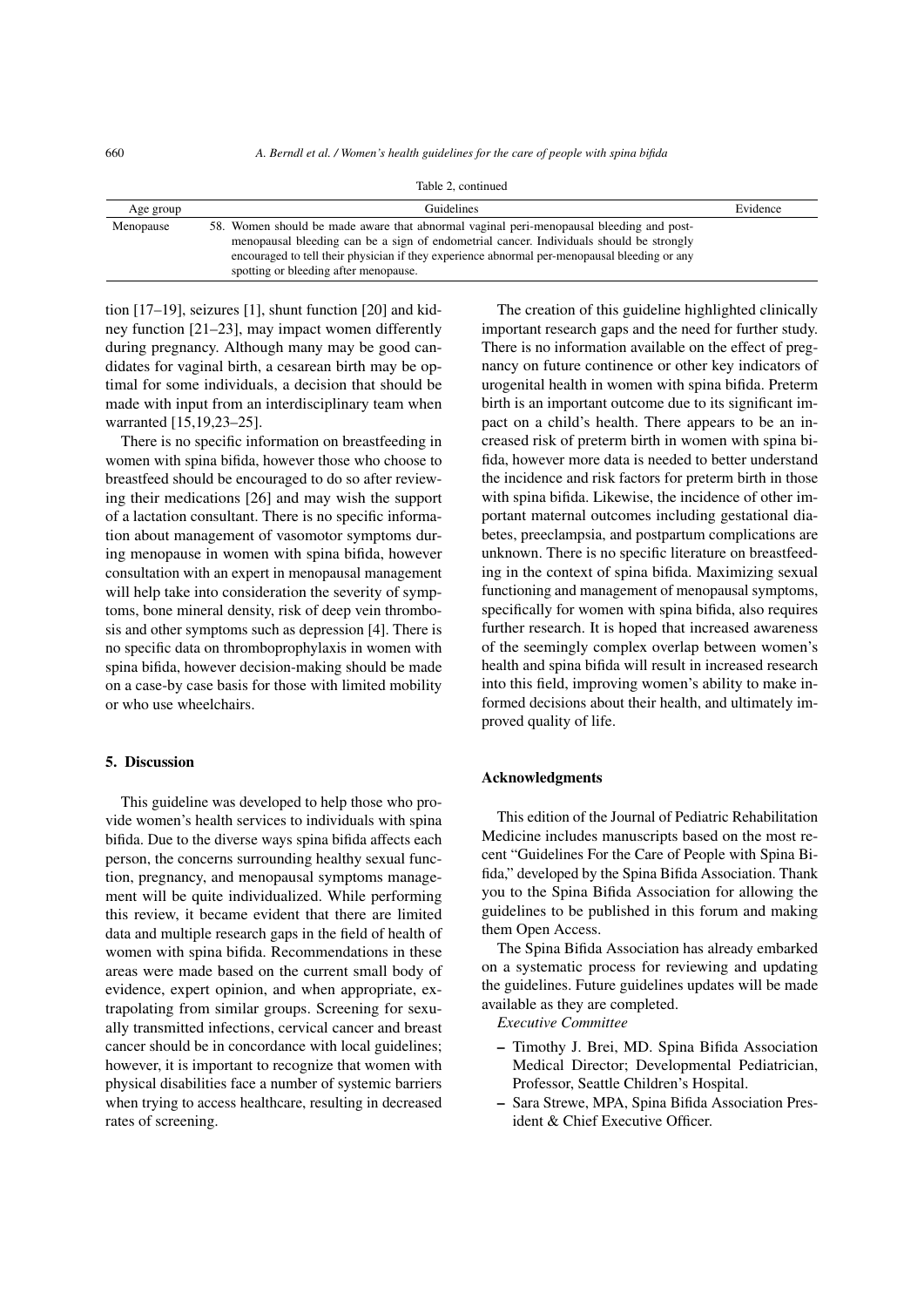- Patricia Beierwaites, DPN, CPNP, Guideline Steering Committee Co-Chair; Assistant Professor, Nursing, Minnesota State University, Mankato.
- Brad E. Dicianno, MD, Guideline Steering Committee Co-Chair; Associate Medical Director and Chair of Spina Bifida Association's Professional Advisory Council; Associate Professor, Department of Physical Medicine and Rehabilitation, University of Pittsburgh School of Medicine.
- Nienke Dosa MD, MPH, Guideline Steering Committee Co-Chair; Upstate Foundation Professor of Child Health Policy; SUNY Upstate Medical University.
- Lisa Raman, RN, MScANP, Med, former Spina Bifida Association Director, Patient and Clinical Services.
- Jerome B. Chelliah, MD, MPH, Johns Hopkins Bloomberg School of Public Health.

*Additional acknowledgements*

- Julie Bolen, PhD, MPH, Lead Health Scientist, Rare Disorders Health Outcomes Team, National Center on Birth Defects and Developmental Disabilities, Centers for Disease Control and Prevention.
- Adrienne Heron, PhD Behavioral Scientist, Intervention Research Team, National Center for HIV/AIDS, Viral Hepatitis, STD, and TB Prevention, Centers for Disease Control and Prevention.
- Judy Thibadeau, RN, MN. Spina Bifida Association Director, Research and Services; former Health Scientist, National Spina Bifida Program, National Center on Birth Defects and Developmental Disabilities, Centers for Disease Control and Prevention.

#### *Funding*

The development of these Guidelines was supported in part by Cooperative Agreement UO1DD001077, funded by the Centers for Disease Control and Prevention. Its contents are solely the responsibility of the authors and do not necessarily represent the official view of the Centers for Disease Control and Prevention or the Department of Health and Human Services.

# Conflict of interest

Anne Berndl has received funding for a project entitled "Spinal Cord Injury and Urogenital Health" from the Ontario Neurotrauma foundation.

Ashely Waddington has received research funding from Bayer and Consulting Fees from Bayer and Merck.

Margaret Nosek has no conflicts of interest to report.

#### References

- <span id="page-6-0"></span>[1] Jackson AB, Mott PK. Reproductive health care for women with spina bifida. Scientific World Journal. 2007 Nov 26: 7: 1875–83. doi: 10.1100/tsw.2007.304.
- <span id="page-6-1"></span>[2] Mitra M, Parish SL, Clements KM, Cui X, Diop H. Pregnancy outcomes among women with intellectual and developmental disabilities. Am J Prev Med. 2015 Mar; 48(3): 300–8. doi: 10.1016/j.amepre.2014.09.032.
- <span id="page-6-2"></span>[3] Signore C, Spong CY, Krotoski D, Shinowara NL, Blackwell SC. Pregnancy in women with physical disabilities. Obstet Gynecol. 2011 Apr; 117(4): 935–47. doi: 10.1097/AOG.0b013 e3182118d59.
- <span id="page-6-3"></span>[4] Reid R, Abramson BL, Blake J, Desindes S, Dodin S, Johnston S, et al. Managing menopause. J Obstet Gynaecol Can. 2014 Sep 1; 36(9): 830–3. doi: 10.1016/S1701-2163(15)30487-4.
- <span id="page-6-4"></span>[5] Loret de Mola JR, Carpenter SE. Management of genital prolapse in neonates and young women. Obstet Gynecol Surv. 1996 Apr; 51(4): 253–60. doi: 10.1097/00006254-199604000- 00022
- <span id="page-6-5"></span>[6] Dicianno BE, Beierwaltes P, Dosa N, Raman L, Chelliah J, Struwe S, et al. Scientific methodology of the development of the guidelines for the care of people with spina bifida: an initiative of the spina bifida association. Disabil Health J. 2019 Jun 18; S1936-6574(19): 30106–2.
- <span id="page-6-6"></span>[7] Spina Bifida Association Guidelines for the care of people with spina bifida. [Internet]. 2018. Available from: https://www. spinabifidaassociation.org/guidelines/.
- <span id="page-6-7"></span>[8] Black A, Guilbert E, Costescu D, Dunn S, Fisher W, Kives S, et al. Canadian contraception consensus (part 2 of 4). J Obstet Gynaecol Can. 2015 Nov; 37(11): 1033–9. doi: 10.1016/s1701- 2163(16)30054-8.
- [9] Black A, Guilbert E, Costescu D, Dunn S, Fisher W, Kives S, et al. Canadian contraception consensus (part 3 of 4): chapter 8 – progestin-only contraception. J Obstet Gynaecol Can. 2016 Mar: 38(3): 279–300. doi: 10.1016/j.jogc.2015.12.003.
- [10] Canadian Contraception Consensus Chapter 5 Barrier Methods. Journal of Obstetrics and Gynaecology Canada. 2015 Nov; 37(11): S12–24. doi: 10.1016/S1701-2163(16)39376-8.
- <span id="page-6-8"></span>[11] Black A, Guilbert E, Costescu D, Dunn S, Fisher W, Kives S, et al. No. 329-canadian contraception consensus part 4 of 4 chapter 9: combined hormonal contraception. J Obstet Gynaecol Can. 2017 Apr 1; 39(4): 229–268.e5. doi: 10.1016/j. jogc.2016.10.005.
- <span id="page-6-9"></span>[12] von Linstow ME, Biering-Słrensen I, Liebach A, Lind M, Seitzberg A, Hansen RB, et al. Spina bifida and sexuality. J Rehabil Med. 2014 Oct; 46(9): 891–7. doi: 10.2340/16501977- 1863.
- <span id="page-6-10"></span>[13] Wilson RD, Wilson RD, Audibert F, Brock J-A, Carroll J, Cartier L, et al. Pre-conception folic acid and multivitamin supplementation for the primary and secondary prevention of neural tube defects and other folic acid-sensitive congenital anomalies. J Obstet Gynaecol Can. 2015 Jun; 37(6): 534–52. doi: 10.1016/s1701-2163(15)30230-9.
- <span id="page-6-11"></span>[14] Sterling L, Keunen J, Wigdor E, Sermer M, Maxwell C. Pregnancy outcomes in women with spinal cord lesions. J Obstet Gynaecol Can. 2013 Jan; 35(1): 39–43. doi: 10.1016/S1701- 2163(15)31046-X.
- <span id="page-6-12"></span>[15] Blasi I, Ferrari A, Comitini G, Vinci V, Abrate M, La Sala GB. Myelomeningocele and pregnancy: a case report and review of the literature. J Matern Fetal Neonatal Med. 2012 Jul; 25(7): 1176–8. doi: 10.3109/14767058.2011.599459.
- [16] Iezzoni LL Wint AJ, Smeltzer SC, Ecker JL. Effects of disability on pregnancy experiences among women with impaired